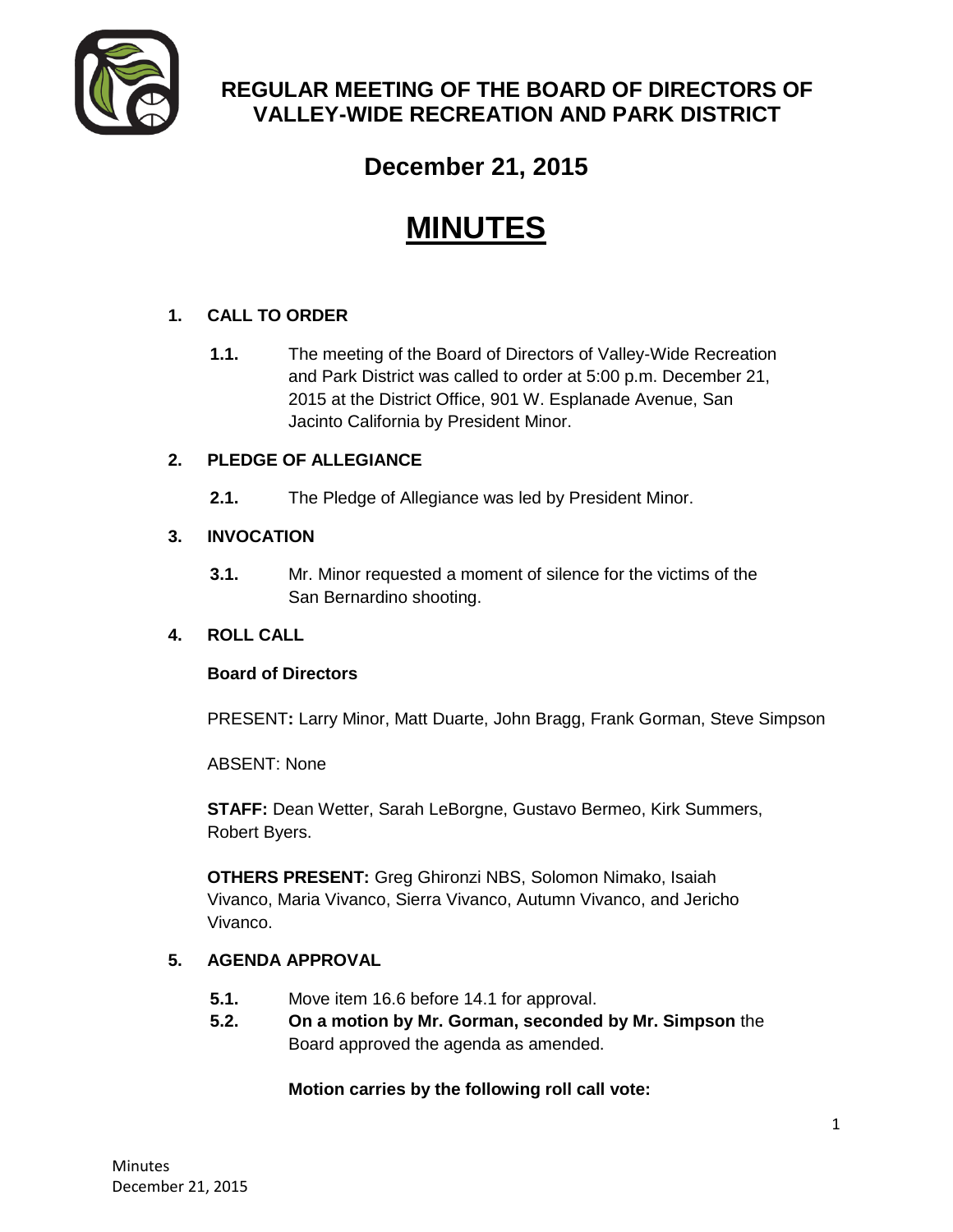Ayes: Minor, Duarte, Bragg, Simpson, Gorman Noes: None Absent: None Abstain: None

## **6. PROCLAMATION**

 $\triangleright$  Isaiah Vivanco, 26 years of service

## **7. RECOGNITION**

 $\triangleright$  No recognition

## **8. PUBLIC COMMENTS – NON AGENDA ITEMS**

**8.1.** No public comment.

#### **9. BOARD COMMENTS**

- **9.1.** Mr. Duarte stated he attended the Valley-Wide Christmas party and it was nice to socialize with staff.
- **9.2.** Mr. Bragg proclaimed his sadness for the incident in San Bernardino, and he is glad to see we are moving forward and continuing training, and would like to see Valley-Wide partner with neighboring organizations for drills and safety procedures.
- **9.3.** Mr. Gorman agreed that Valley-Wide could do continued training to be vigilant and prepared for such incidents. Mr. Gorman also praised the San Bernardino Police Department for their efforts.

## **10. VALLEY-WIDE CHECK LIST**

**10.1. On a motion by Mr. Gorman, second by Mr. Simpson** the Board approved the Valley-Wide Clearing Accounts Checklist for November 2015: 81128-81640

#### **Motion carries by the following roll call vote:**  Ayes: Minor, Bragg, Simpson, Gorman

Noes: None Absent: None Abstain: Duarte

## **11. FINANCIAL STATEMENTS FOR NOVEMBER 2015.**

**11.1.** The Financial Statements were received and filled.

## **12. PRESENTATION**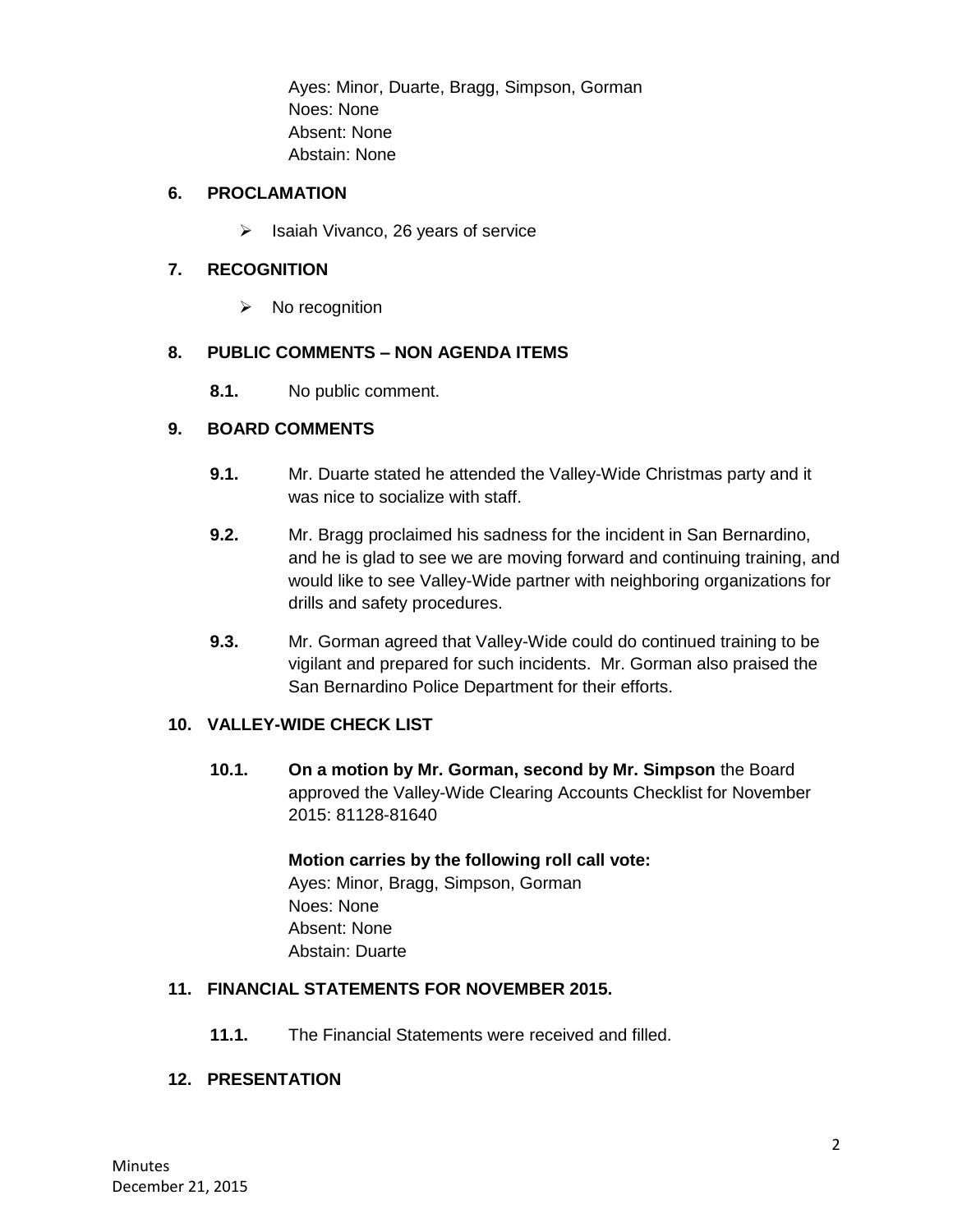- **12.1.** Robert Byers, Recreation Coordinator Winchester Community Center, gave a brief presentation on his job duties and activities at the Winchester Community Center and Diamond Valley Lake Community Park.
- **12.2.** Solomon Nimako gave a presentation on Geographical Information System (GIS).

The Board took a short recess at 6:04 p.m. and reopened the meeting at 6:08 p.m.

#### **13. CONSENT CALENDAR**

*These items are considered routine in nature and will be approved with one motion.* 

**13.1. On a motion by Mr. Simpson, second by Mr. Duarte** the Board approved the Minutes for the Regular Meeting of November 16, 2015.

## **14. PUBLIC HEARING**

## **14.1. Community Facilities District (CFD) Yates Property Zone 8**

Mr. Minor announced we will conduct the Public Hearing and consider approving the formation and establishment of the French Valley Community Facilities District Zone 8 (Yates Property), and adopt the Resolution of Formation establishing the District, and the Resolution authorizing and setting a Special Election for the adoption of a Special Tax.

Mr. Minor asked the Board Clerk to please report on the proof of publication for the Public Hearing.

The Board Clerk announced that she is in possession of the proof of publication for the public hearing.

At 6:11 p.m. Mr. Minor announced the public hearing is now open and that this is the time to hear any protest, comments and questions from interested persons. Mr. Minor stated he had received zero speaker cards.

At 6:12 p.m. Mr. Minor stated the public hearing is now closed.

Mr. Minor asked the Clerk how many landowners are there within the Community Facilities District?

The Clerk responded that there is one landowner within the proposed Community Facilities District.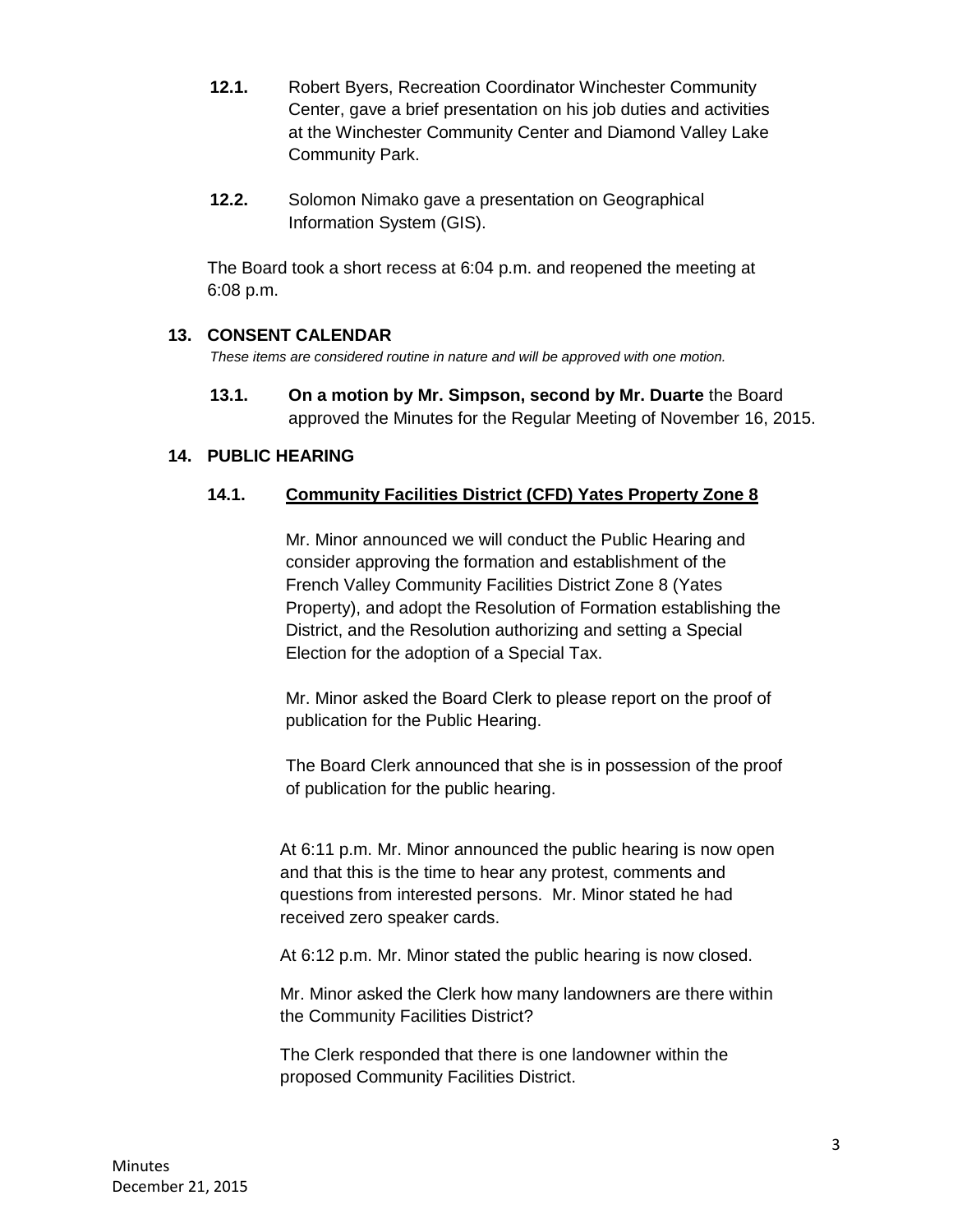Mr. Minor announced the Board has received zero written protests, and asked the Board Clerk if such written protests, if any, constitute a majority protest of the landowners?

The Clerk stated no, the written protests submitted do not constitute a majority protest.

## **AMEND Community Facilities District (CFD) Yates Property Zone 8 Resolution of Intention**

 **On a motion by Mr. Duarte, second by Mr. Simpson**  the Board approved Resolution No. 946-15 - A Resolution of the Board of Directors of Valley-Wide Recreation and Park District, modifying Resolution of Intention and approving amended Rate of Method of Apportionment. Valley-Wide Recreation and Park District French Valley Community Facilities.

**Motion carries by the following roll call vote:**  Ayes: Minor, Duarte, Bragg, Simpson, Gorman Noes: None Absent: None Abstain: None

 **On a motion by Mr. Bragg, second by Mr. Gorman** the Board approved Resolution No.938-15 **–** A Resolution of the Board of Directors of Valley-Wide Recreation and Park District, establishing the formation of a Community Facilities District Valley-Wide Recreation and Park District French Valley Community Facilities District Zone 8 (Yates Property)

**Motion carries by the following roll call vote:**  Ayes: Minor, Duarte, Bragg, Simpson, Gorman Noes: None Absent: None Abstain: None

 **On a motion by Mr. Simpson, second by Mr. Duarte**  the Board approved Resolution No.939-15 **–** A resolution of the Board of Directors of Valley-Wide Recreation and Park District, calling a special election for a Community Facilities District Valley-Wide Recreation and Park District French Valley Community Facilities District Zone 8 (Yates Property)

**Motion carries by the following roll call vote:**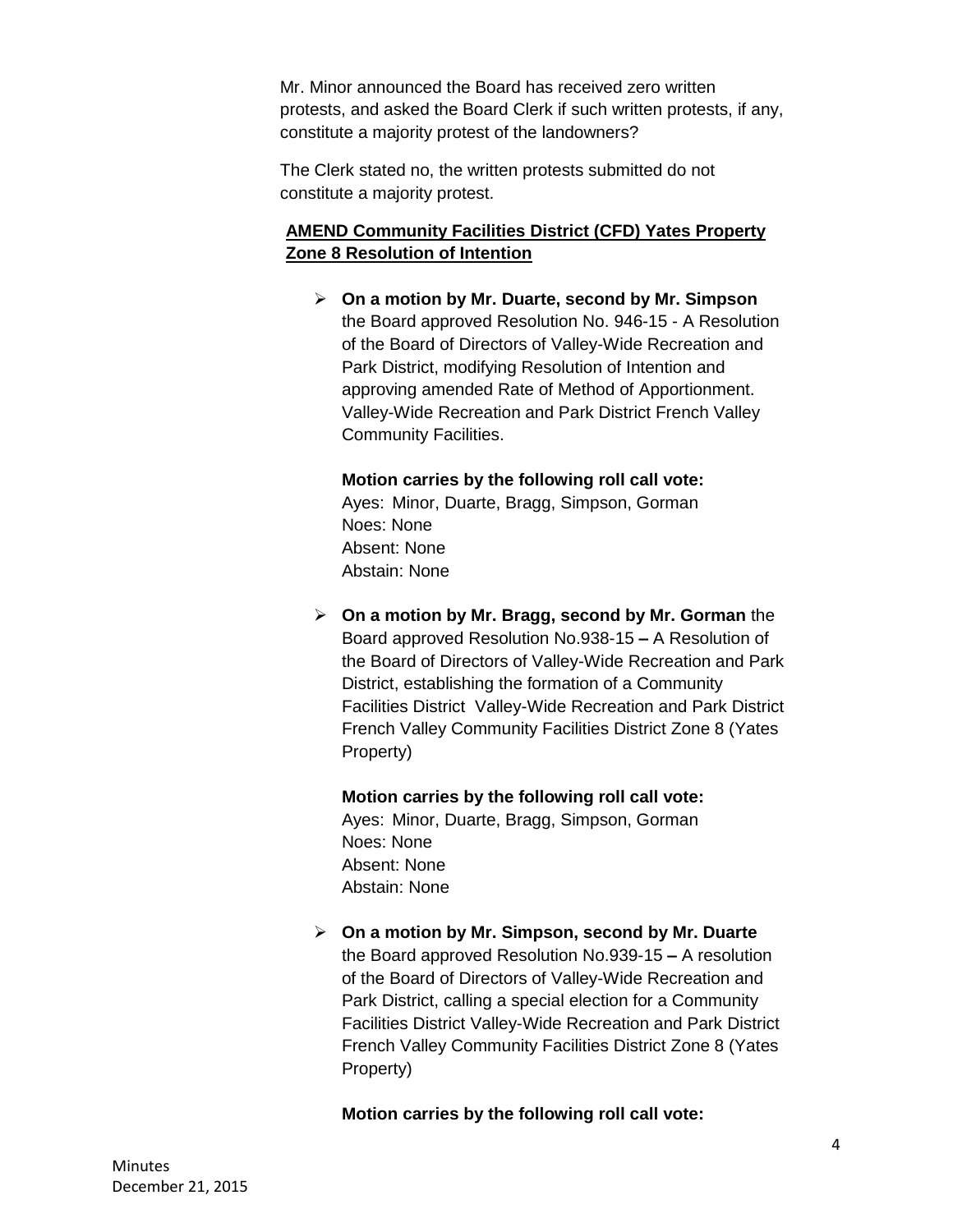Ayes: Minor, Duarte, Bragg, Simpson, Gorman Noes: None Absent: None Abstain: None

Mr. Minor asked the Clerk to announce the result of the property owner vote.

The Clerk announced that the landowners have voted in favor of the measure.

Mr. Minor stated that at least 2/3rds of the property owner votes are in favor of the levy of the special taxes and the establishment of the appropriation limit.

#### **On a motion by Mr. Mr. Duarte, second by Mr.**

**Simpson** the Board approved Resolution No.940-15 **–** A resolution of the Board of Directors of Valley-Wide Recreation and Park District, California, declaring results of a special landowner election and directing the recording of a special tax lien Valley-Wide Recreation and Park District French Valley Community Facilities District Zone 8 (Yates Property)

#### **Motion carries by the following roll call vote:**

Ayes: Minor, Duarte, Bragg, Simpson, Gorman Noes: None Absent: None Abstain: None

 **Introduce Ordinance No.2015-4 -** An ordinance of the Board of Directors of Valley-Wide Recreation and Park District, authorizing the levy of special taxes in a Community Facilities District Valley-Wide Recreation and Park District French Valley Community Facilities District Zone 8 (Yates Property)

## **14.2. Community Facilities District (CFD) French Valley South Zone 9**

Mr. Minor announced we will conduct the Public Hearing and consider approving the formation and establishment of the French Valley Community Facilities District Zone 9 (French Valley South), and adopt the Resolution of Formation establishing the District, and the Resolution authorizing and setting a Special Election for the adoption of a Special Tax.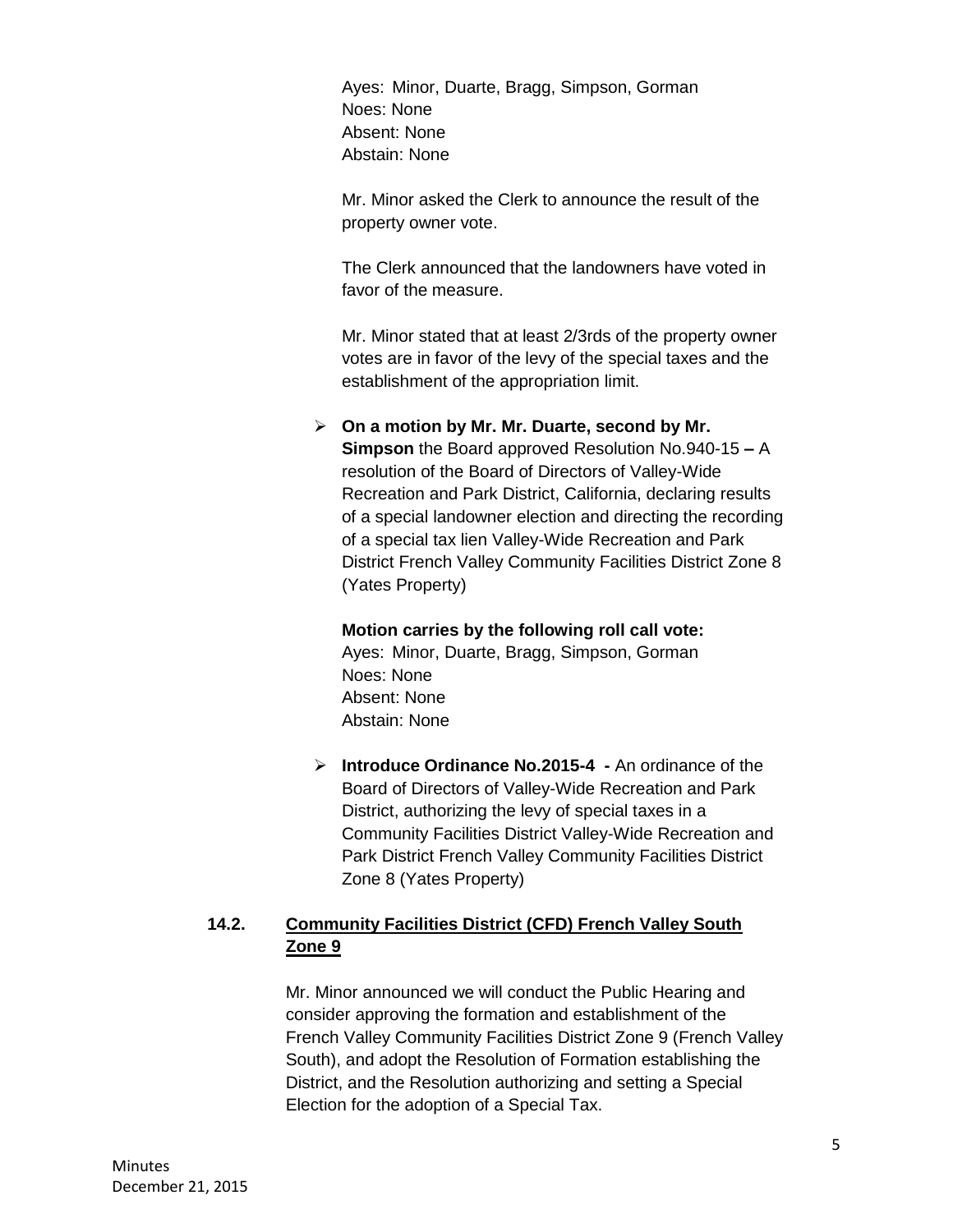Mr. Minor asked the Board Clerk to report on the proof of publication for the public hearing.

The Board Clerk announced that she is in possession of the proof of publication for the public hearing.

At 6:17 p.m. Mr. Minor announced the public hearing is now open and that this is the time to hear any protest, comments and questions from interested persons. Mr. Minor stated he had received zero speaker cards.

Mr. Minor stated this hearing will be continued until January 19, 2016, as the developer has requested to postpone this public hearing. At that time, we will hear any additional comments from anyone that would like to be heard by the Board. If there is no protest at that time, the Board will consider adopting of the Resolution Establishing the Formation of a Community Facilities District which will establish the District, then consider the Resolution calling a Special Election for a Community Facilities District which will call for the Property Owner to vote to approve the special tax and the appropriations limit for the District.

#### **15. OLD BUSINESS**

#### **15.1. No Old Business**

#### **16. NEW BUSINESS**

#### **16.1. Land and Water Conservation Funds**

Mr. Wetter announced that Mr. Gorman recently brought to his attention that it is a conflict for him to serve on the Ad Hoc committee for the future park site located at Mayberry Avenue and Fairview (location commonly known as Exchange Club Park). Mr. Gorman has financial interests in the property across the street from that location; therefore, he will no longer serve on that committee.

Mr. Gorman will also have to excuse himself from the board meeting and abstain from any item referring to "Exchange Club Park".

Mr. Minor appointed Matt Duarte to serve on the Exchange Club Park Ad Hoc Committee with Steve Simpson.

 **On a motion by Mr. Simpson, second by Mr. Bragg**  The Board approved Resolution No. 944-15 **–** A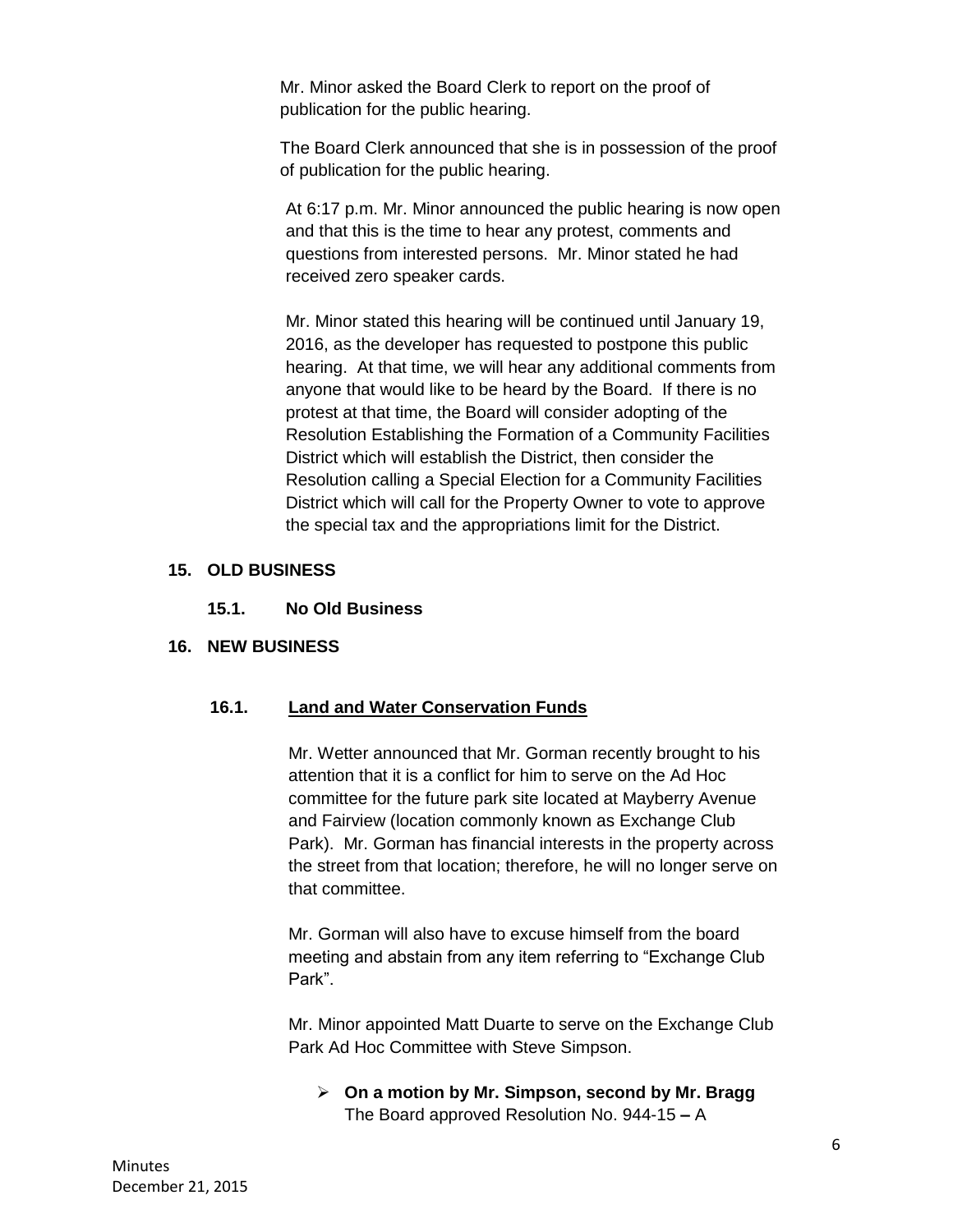Resolution of the Board of Directors of Valley-Wide Recreation and Park District approving the application for Land and Water Conservation funds for the park site located at Mayberry Avenue and Fairview Avenue in East Hemet (commonly referenced as Exchange Club Park)

#### **Motion carries by the following roll call vote:**

Ayes: Minor, Duarte, Bragg, Simpson Noes: None Absent: None Abstain: Gorman

Mr. Gorman re-entered the Board room at 6:23.

 **On a motion by Mr. Gorman, second by Mr. Duarte** the Board approved Resolution No.945-15 **–** A Resolution of the Board of Director's of Valley-Wide Recreation and Park District approving the application for Land and Water Conservation funds for the Wheatfield Park Project.

#### **Motion carries by the following roll call vote:**

Ayes: Minor, Duarte, Bragg, Simpson, Gorman Noes: None Absent: None Abstain: None

## **16.2. CDBG Funding**

- **On a motion by Mr. Gorman, second by Mr. Simpson** the Board approved staff request to apply for County of Riverside CDBG funding for park improvements in the amount of \$500,000 and act as lead agency for the City of San Jacinto during the grant process. Grant funding will benefit the following parks:
	- Regional Park and Valle Vista Park (Fire Station Park), Mistletoe Park and Sallee Park.

#### **Motion carries by the following roll call vote:**

Ayes: Minor, Duarte, Bragg, Simpson, Gorman Noes: None Absent: None Abstain: None

## **16.3. Leon Road Trail Easement & Park Recycled Water Retrofit Project**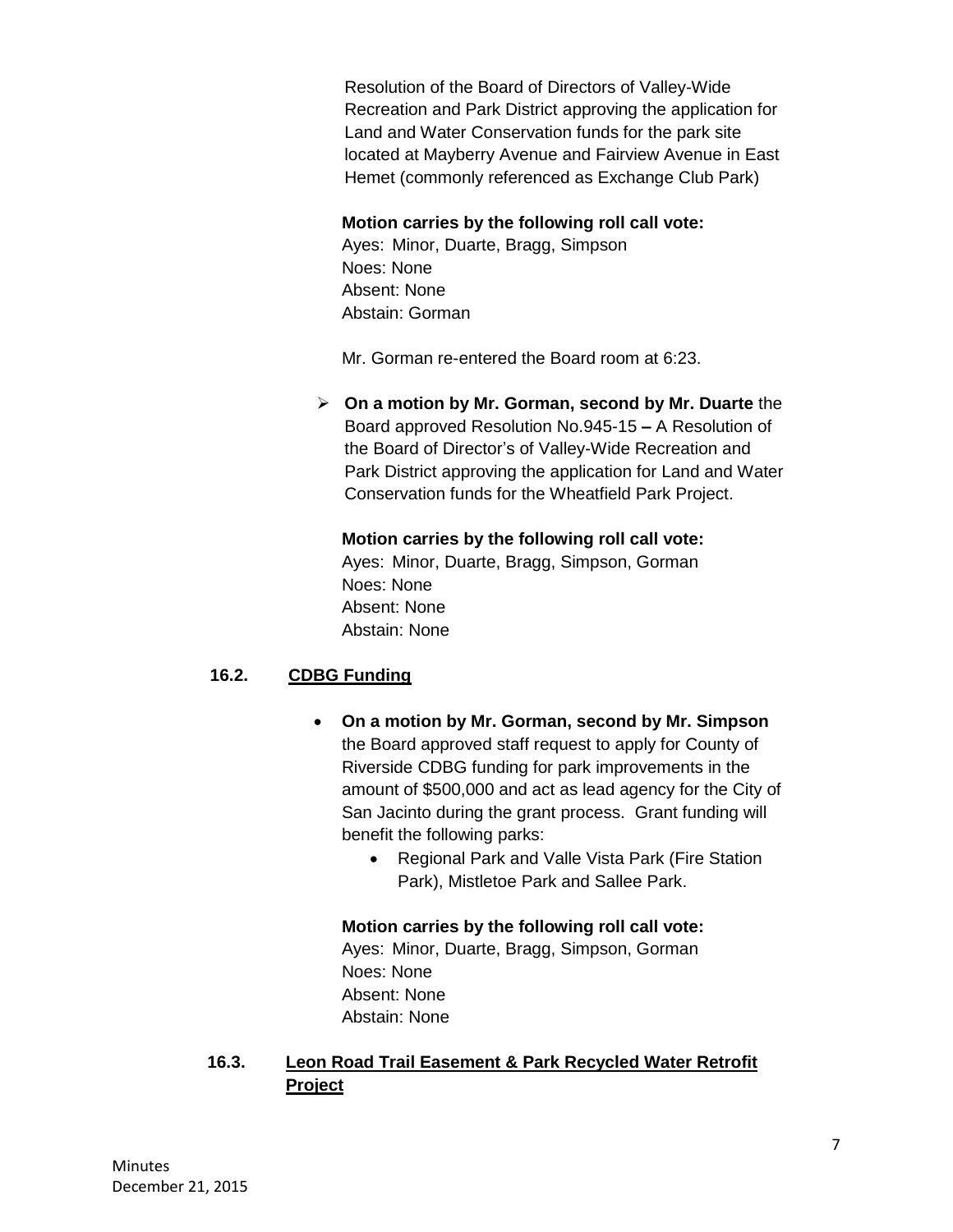Mr. Duarte's employer has a long standing relationship with Adame Landscape Inc. Therefore, as a precaution Mr. Duarte removed himself from the meeting and abstained from the item.

The Board requested all Leon Road Trail Easement & Park Recycled Water Retrofit Project plans holders be listed on the record and acknowledge that Adame Landscape Inc. was the only contractor to bid on this project. The following is a list of plans holders:

- Atom
- Adame Landscape Inc.
- JPI Development Group
- Genesis Construction
- Abco Plumbing

#### **On a motion by Mr. Simpson, seconded by Mr.**

**Gorman** the Board approved award of bid entitled Leon Road Trail Easement & Park Recycled Water Retrofit Project to Adame Landscape Inc. The Board authorized the award of Notice Inviting Bids for The Leon Road Trail Easement & Park Recycled Water Retrofit Project to Adame Landscape Inc. in the amount of \$158.962.00 as the lowest responsive and responsible bidder meeting the requirements.

#### **Motion carries by the following roll call vote:**

Ayes: Minor, Bragg, Simpson, Gorman Noes: None Absent: None Abstain: Duarte

Mr. Duarte re-entered the meeting at 6:42 p.m.

#### **16.4. 2015 Board of Directors Meeting Schedule**

Item 16.4 should read 2016 Board of Directors Meeting Schedule

 **On a motion by Mr. Gorman, second by Mr. Duarte** the Board approved the 2016 Board of Directors Meeting Schedule.

#### **Motion carries by the following roll call vote:**

Ayes: Minor, Duarte, Bragg, Simpson, Gorman Noes: None Absent: None Abstain: None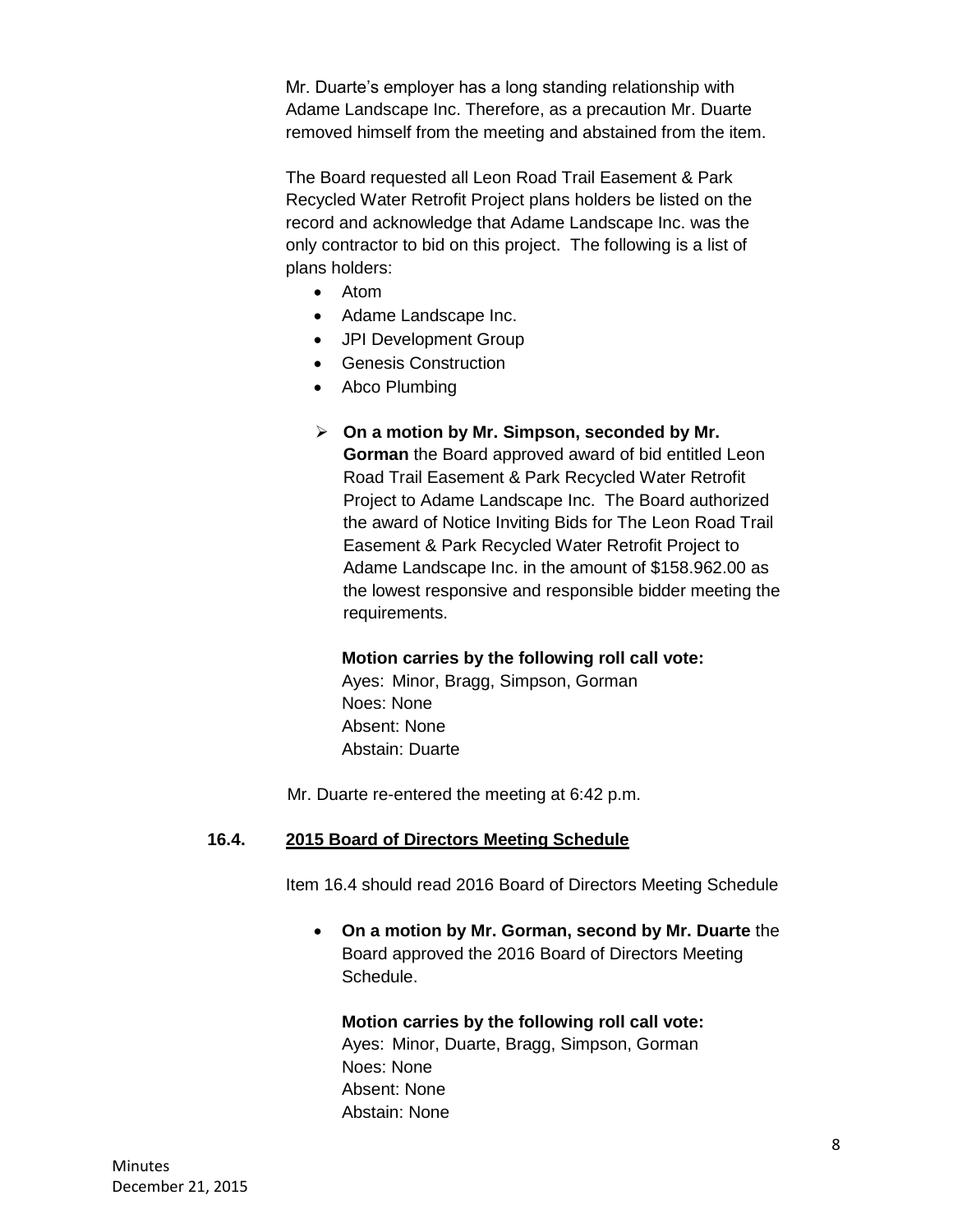## **16.5. Surplus Property**

Mr. Minor directed to staff to contact the local High Schools and Mt. San Jacinto College to offer to donate the surplus vehicles for their auto shop classes.

 **On a motion by Mr. Bragg, second by Mr. Simpson** the Board approved staff request to declare the 2000 Ford F150 and the 1990 Ford F350 surplus vehicle.

**Motion carries by the following roll call vote:**  Ayes: Minor, Duarte, Bragg, Simpson, Noes: Gorman Absent: None Abstain: None

#### **17. ITEMS FOR BOARD INFORMATION AND DISCUSSION**

- **17.1.** General Mangers Report
	- $\triangleright$  Mr. Wetter gave a handout to the Board and gave a brief presentation on the 2015 Annual Report.
	- $\triangleright$  Mr. Wetter presented a slide show on current Development in the District.

#### **18. STAFF REPORTS**

- $\triangleright$  The Board received the following staff reports:
- **18.1.** Sport Center
- **18.2.** Trips & Excursions
- **18.3.** Valle Vista
- **18.4.** Menifee
- **18.5.** Winchester
- **18.6.** Diamond Valley
- **18.7.** French Valley
- **18.8.** Romoland
- **18.9.** Simpson Center

#### **19. NEWSPAPER ARTICLES**

**19.1.** The Board received all Valley-Wide Recreation Newspaper publications for the month of November.

#### **20. EXECUTIVE SESSION**